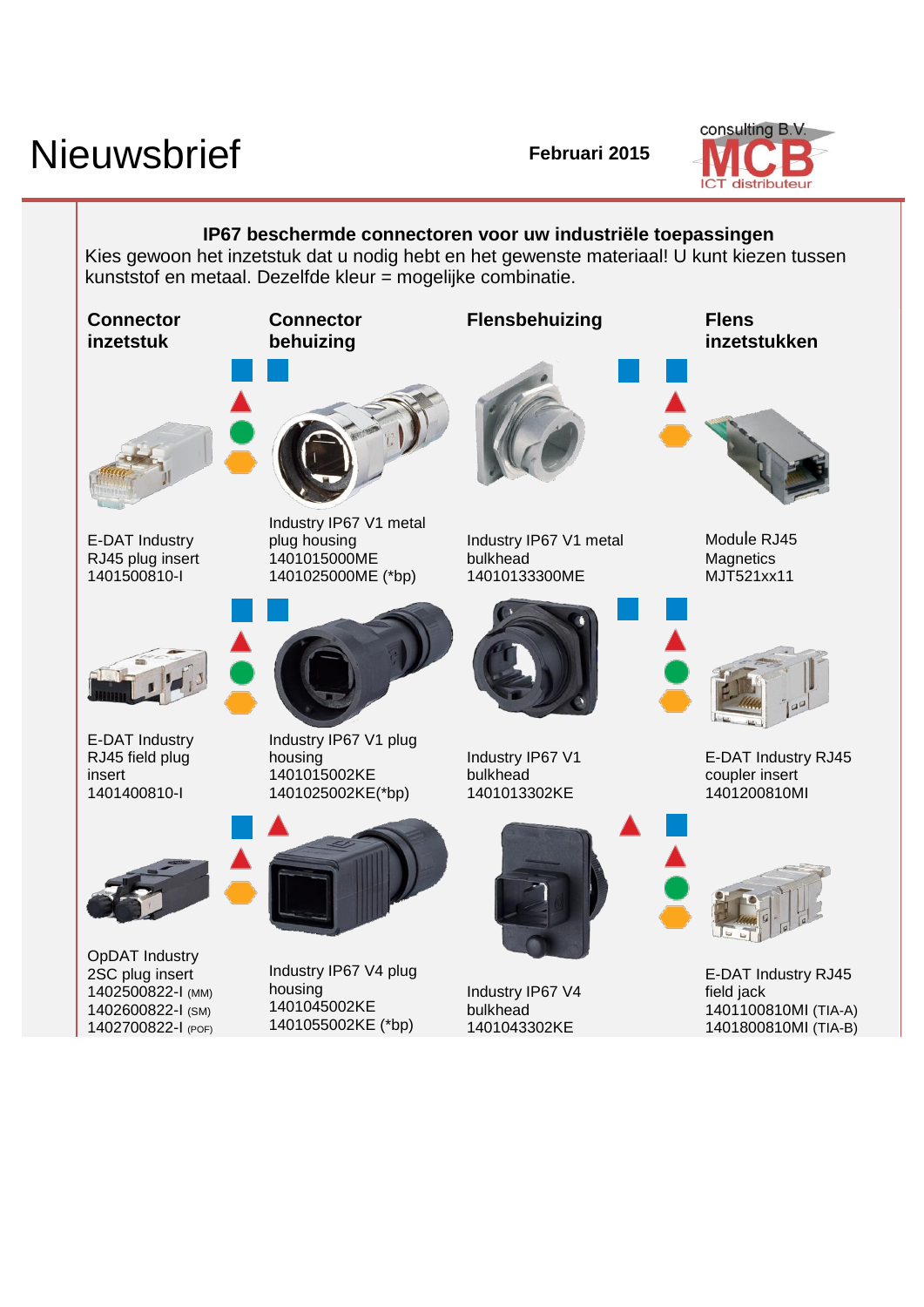

OpDAT Industry 2LC plug insert 1402800820-I (MM) 1402900820-I (SM)



plug housing 1401065000ME



Industry IP67 V5 metal bulkhead 1401063300ME

Industry IP67 V14

bulkhead 14010833C0MN



OpDAT Industry SC-RJ/2SC adapter insert 1402100820MI (MM) 1402K00820MI (SM)



OpDAT Industry LC-D adapter insert 1402300820MI (Ph-Br) MM 1402L00820MI (ceramic)



E-DAT Industry USB A coupler insert 1401U00812KI



LC-D SFP Transceiver



Industry IP67 V14 plug housing RJ45 14010850C0ME 14010950C0ME (\*bp)



Industry IP67 V14 plug housing FO 14010850F0ME 14010950F0ME (\*bp)

\*bp = bend protection

Meer weten? Neem contact met ons op: